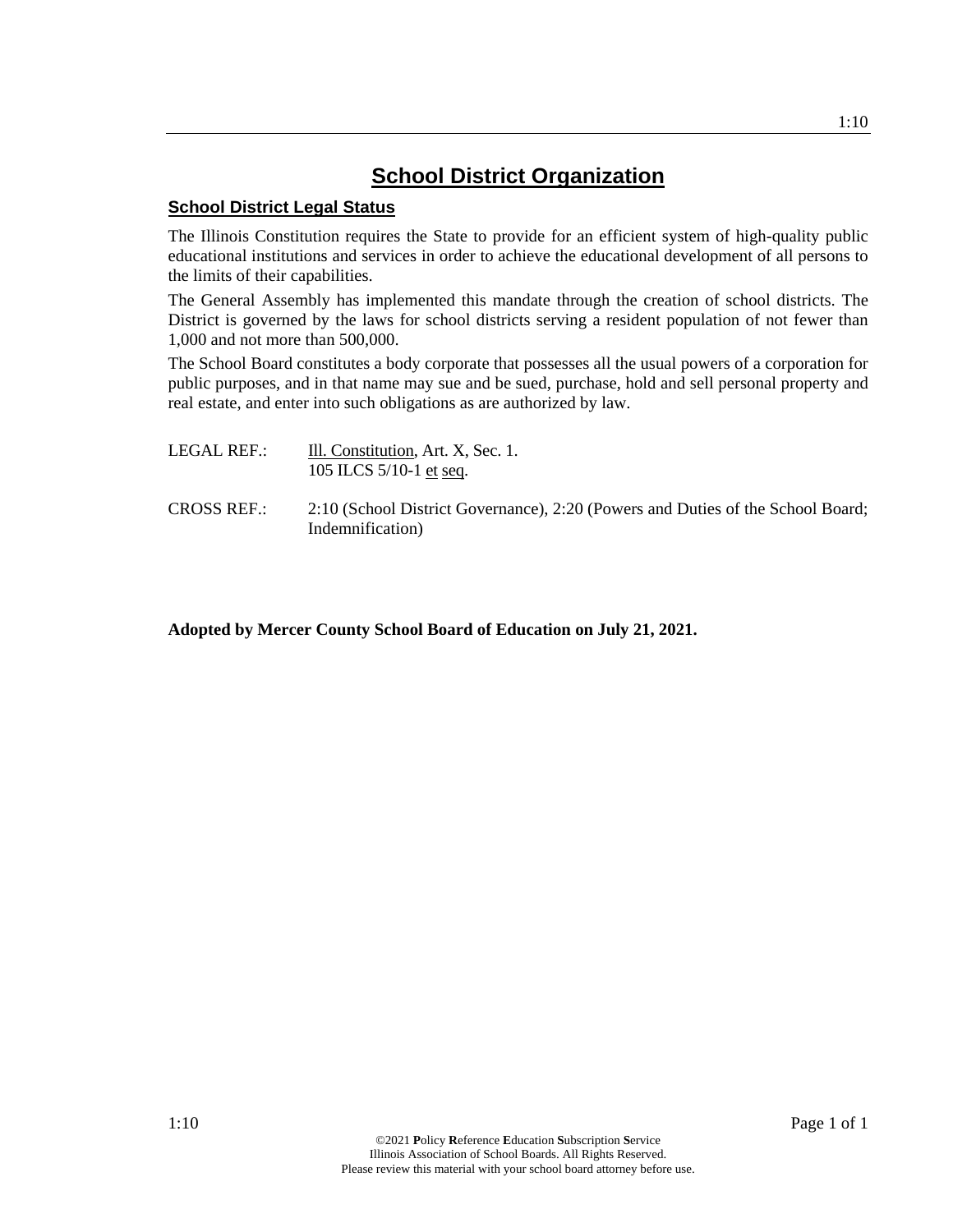## **School District Organization**

#### **District Organization, Operations, and Cooperative Agreements**

The District is organized and operates as follows:

District Organizational Chart attachment (see Policy 3:30-AP)

The District enters into and participates in joint programs and intergovernmental agreements with units of local government and other school districts in order to jointly provide services and activities in a manner that will increase flexibility, scope of service opportunities, cost reductions, and/or otherwise benefit the District and the community. The Superintendent shall manage these activities to the extent the program or agreement requires the District's participation, and shall provide periodic implementation or operational data and/or reports to the School Board concerning these programs and agreements. The District participates in the following joint programs and intergovernmental agreements:

> Black Hawk Area Special Education District Black Hawk College High Roads Advantage Mercer County Sheriff Agreements City of Aledo Police Department City of New Boston Police Department Mercer County Health Department Mercer County Crisis Center Mercer County YMCA Quad City Career and Technical Education Consortium

LEGAL REF.: **III.** Constitution, Art. VII, Sec. 10. 5 ILCS 220/, Intergovernmental Cooperation Act.

#### **Adopted by Mercer County School Board of Education on July 21, 2021**